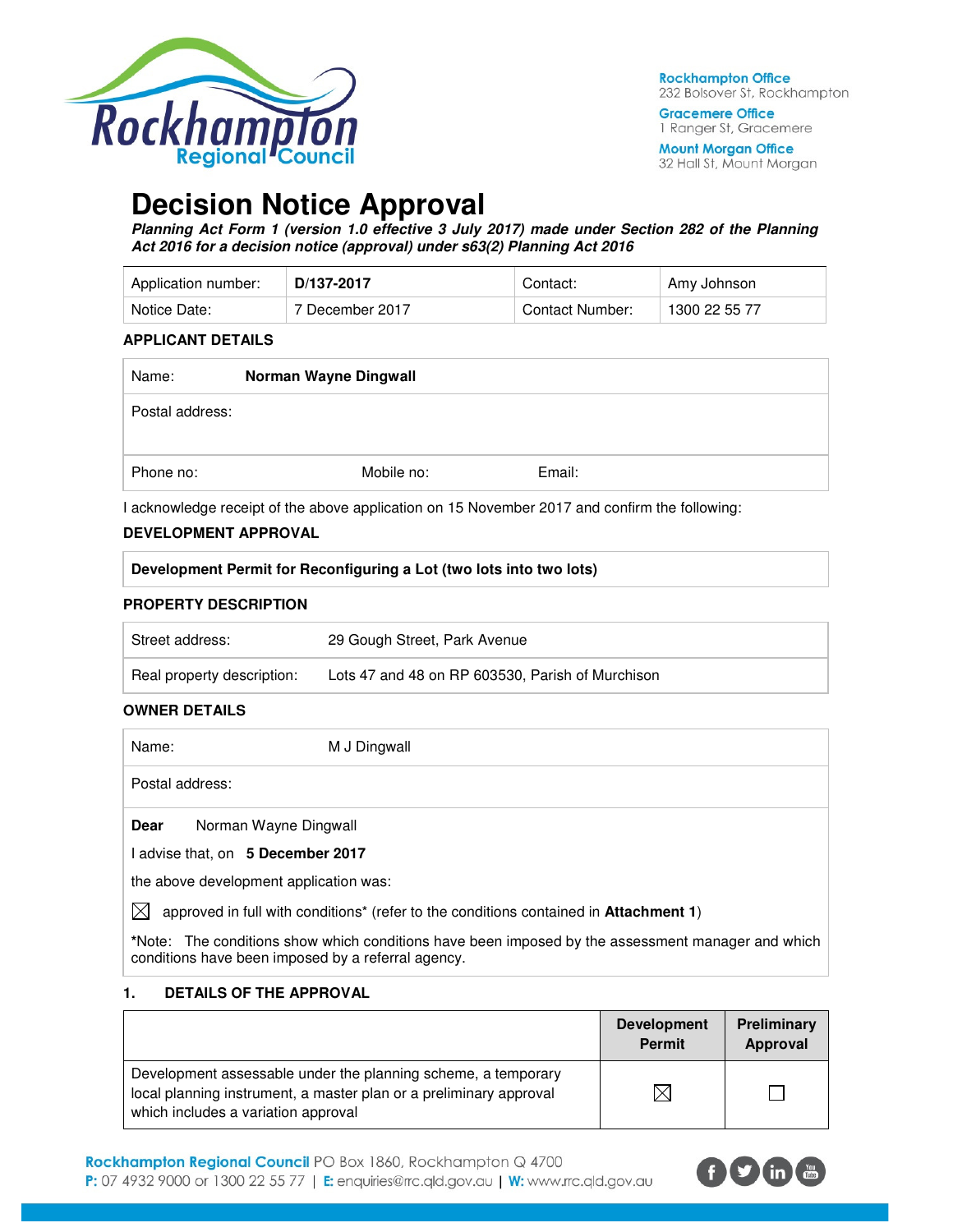# **2. CONDITIONS**

This approval is subject to the conditions in Attachment 1.

#### **3. FURTHER DEVELOPMENT PERMITS REQUIRED**

Please be advised that the following development permits are required to be obtained before the development can be carried out:

| Type of development permit required | Subject of the required development permit |
|-------------------------------------|--------------------------------------------|
| <b>Operational Works</b>            | Access Works                               |
| Plumbing and Drainage Works         |                                            |

#### **4. REFERRAL AGENCIES** NIL

# **5. THE APPROVED PLANS**

**The approved development must be completed and maintained generally in accordance with the approved drawings and documents:** 

| Drawing/report title            | Prepared<br>by           | Date | Reference<br>number | Version / issue |
|---------------------------------|--------------------------|------|---------------------|-----------------|
| Proposed Reconfiguration of Lot | $\overline{\phantom{0}}$ | -    | Gough 2A            |                 |

#### **6. CURRENCY PERIOD FOR THE APPROVAL (S.85)**

The standard relevant periods stated in section 85 of Planning Act 20016 apply to each aspect of development in this approval, if not stated in the conditions of approval attached.

# **7. STATEMENT OF REASONS**

| Description of the<br>development      | The proposed development is for Reconfiguring a Lot (two into two lots)                                                                                                                                                                                                                                                                                       |  |  |
|----------------------------------------|---------------------------------------------------------------------------------------------------------------------------------------------------------------------------------------------------------------------------------------------------------------------------------------------------------------------------------------------------------------|--|--|
| <b>Assessment</b><br><b>Benchmarks</b> | The proposed development was assessed against the following assessment<br>benchmarks:                                                                                                                                                                                                                                                                         |  |  |
|                                        | Low density residential zone code; and<br>٠                                                                                                                                                                                                                                                                                                                   |  |  |
|                                        | Reconfiguring a lot code.<br>$\bullet$                                                                                                                                                                                                                                                                                                                        |  |  |
| <b>Reasons for decision</b>            | The application was assessed against the assessment benchmarks under the<br>Rockhampton Region Planning Scheme 2015. A review of the application<br>demonstrates compliance with the assessment benchmarks for the<br>development. Therefore, as per section 60 (2) of the Planning Act 2016,<br>Council will approve the application, subject to conditions. |  |  |

# **8. RIGHTS OF APPEAL**

The rights of an applicant to appeal to a tribunal or the Planning and Environment Court against a decision about a development application are set out in chapter 6, part 1 of the Planning Act 2016. For particular applications, there may also be a right to make an application for a declaration by a tribunal (see chapter 6, part 2 of the Planning Act 2016).

#### Appeal by an applicant

An applicant for a development application may appeal to the Planning and Environment Court against the following:

- the refusal of all or part of the development application
- a provision of the development approval
- the decision to give a preliminary approval when a development permit was applied for
- a deemed refusal of the development application.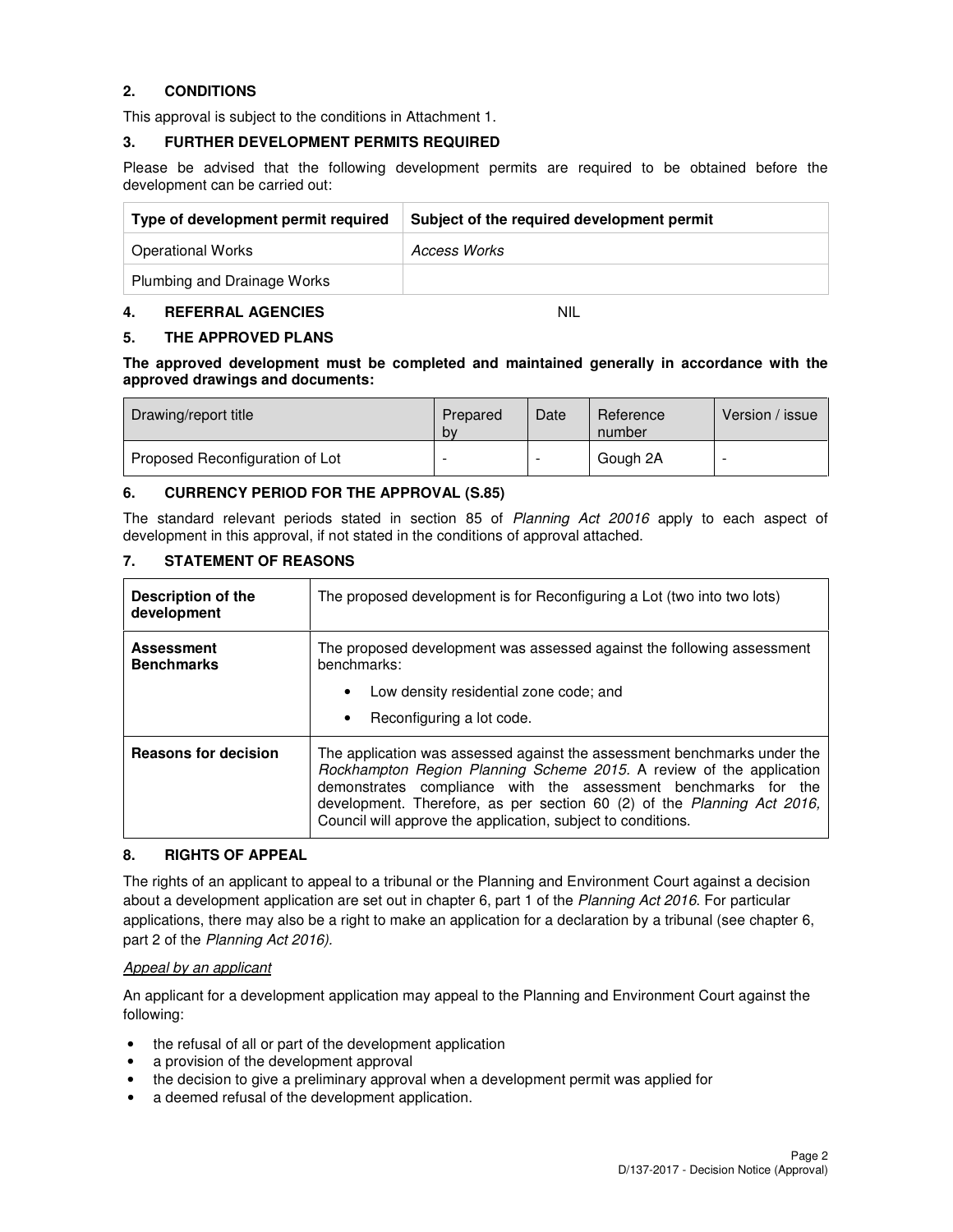An applicant may also have a right to appeal to the Development tribunal. For more information, see schedule 1 of the Planning Act 2016.

The timeframes for starting an appeal in the Planning and Environment Court are set out in section 229 of the Planning Act 2016.

**Attachment 2** is an extract from the Planning Act 2016 that sets down the applicant's appeal rights and the appeal rights of a submitter.

#### **9. WHEN THE DEVELOPMENT APPROVAL TAKES EFFECT**

This development approval takes effect:

From the time the decision notice is given  $-$  if there is no submitter and the applicant does not appeal the decision to the court.

Or

When the submitter's appeal period ends – if there is a submitter and the applicant does not appeal the decision to the court.

Or

Subject to the decision of the court, when the appeal is finally decided  $-$  if an appeal is made to the court.

This approval will lapse unless substantially commenced within the above stated relevant periods (refer to sections 85 of Planning Act 2016 for further details).

#### **10. ASSESSMENT MANAGER**

| Name: | Tarnya Fitzgibbon                                   | Signature: | Date: 7 December 2017 |
|-------|-----------------------------------------------------|------------|-----------------------|
|       | <b>COORDINATOR</b><br><b>DEVELOPMENT ASSESSMENT</b> |            |                       |

#### **Attachment 1 – Conditions of the approval**

**Part 1 – Conditions imposed by the assessment manager** [Note: where a condition is imposed about infrastructure under Chapter 4 of the Planning Act 2016, the relevant provision of the Act under which this condition was imposed must be specified.]

#### **Attachment 2—Extract on appeal rights**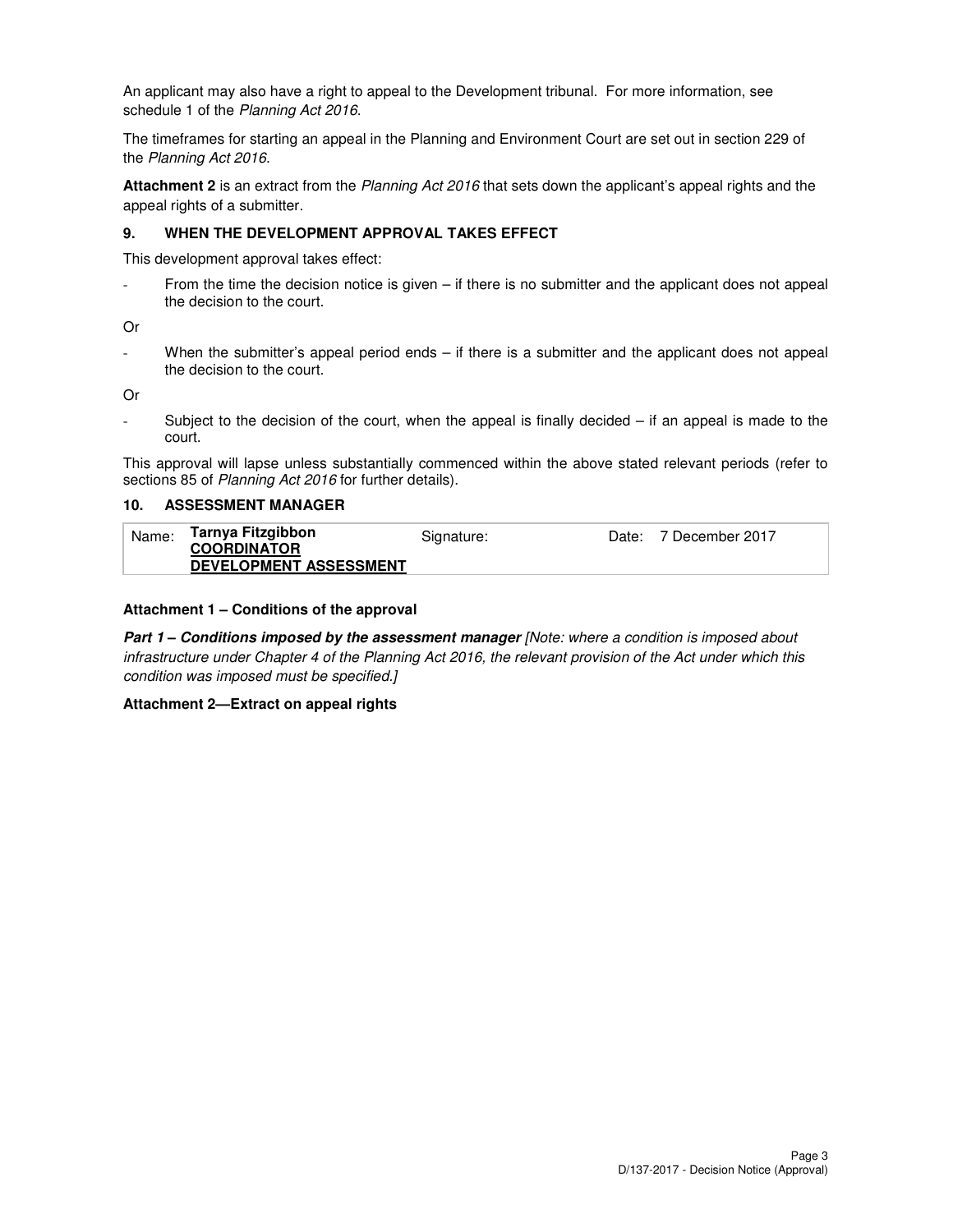

# **Attachment 1 – Part 1**

# **Rockhampton Regional Council Conditions**

PLANNING ACT 2016

# 1.0 ADMINISTRATION

- 1.1 The Developer and his employee, agent, contractor or invitee is responsible for ensuring compliance with the conditions of this development approval.
- 1.2 Where these Conditions refer to "Council" in relation to requiring Council to approve or to be satisfied as to any matter, or conferring on the Council a function, power or discretion, that role may be fulfilled in whole or in part by a delegate appointed for that purpose by the Council.
- 1.3 All conditions, works, or requirements of this development approval must be undertaken, completed, and be accompanied by a Compliance Certificate for any operational works required by this development approval:
	- 1.3.1 to Council's satisfaction;
	- 1.3.2 at no cost to Council; and
	- 1.3.3 prior to the issue of the Compliance Certificate for the Survey Plan,

unless otherwise stated.

- 1.4 The following further Development Permits must be obtained prior to the commencement of any works associated with their purposes:
	- 1.4.1 Operational Works:
		- (i) Access Works; and
	- 1.4.2 Plumbing and Drainage Works
- 1.5 All works must be designed, constructed and maintained in accordance with the relevant Council policies, guidelines and standards, unless otherwise stated.
- 1.6 All engineering drawings/specifications, design and construction works must be in accordance with the requirements of the relevant Australian Standards and must be approved, supervised and certified by a Registered Professional Engineer of Queensland.

# 2.0 APPROVED PLANS AND DOCUMENTS

2.1 The approved development must be completed and maintained generally in accordance with the approved plans and documents, except where amended by any condition of this development approval:

| Drawing/report title            | Prepared by | Date | Reference<br>number | Version<br>issue |
|---------------------------------|-------------|------|---------------------|------------------|
| Proposed Reconfiguration of Lot |             |      | Gough 2A            |                  |

- 2.2 Where there is any conflict between the conditions of this development approval and the details shown on the approved plans and documents, the conditions of this development approval must prevail.
- 2.3 Where conditions require the above plans or documents to be amended, the revised document(s) must be submitted for approval by Council prior to the submission of an application for a Development Permit for Operational Works.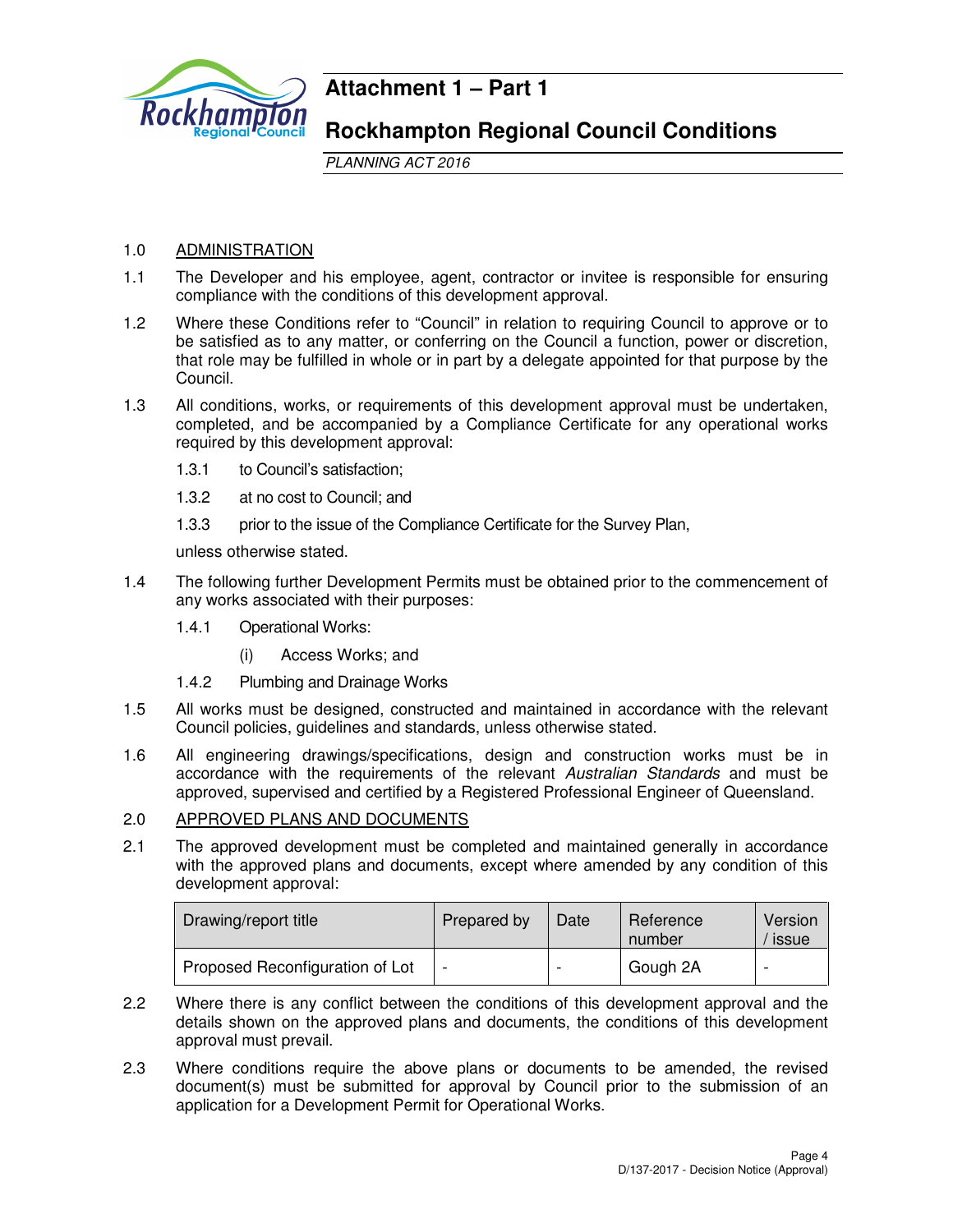# 3.0 ACCESS WORKS

- 3.1 A Development Permit for Operational Works (access works) must be obtained prior to the commencement of any access works required by this development approval.
- 3.2 All access works must be designed and constructed in accordance with the approved plans (refer to condition 2.1), Capricorn Municipal Development Guidelines, and the provisions of a Development Permit for Operational Works (access works).
- 3.3 The existing access for Lot 48 must be upgraded to comply with the requirements of the Capricorn Municipal Development Guidelines.

# 4.0 PLUMBING AND DRAINAGE WORKS

- 4.1 All works must be designed and constructed in accordance with the *Capricorn Municipal* Development Guidelines, Water Supply (Safety and Reliability) Act 2008, and Plumbing and Drainage Act 2002.
- 4.2 All lots within the development must be connected to Council's reticulated water and sewerage networks.
- 4.3 The existing sewerage connection point for Lot 48 must be retained and a new inspection opening installed on the existing sanitary drainage line must be provided wholly within Lot 48. The new inspection opening must be located 1.5m from the property boundary within Lot 48 and this will be where Council's ownership and maintenance responsibility finishes.
- 4.4 A new sewerage connection point for Lot 47 must be provided from the existing reticulated sewerage network contained within this lot.
- 4.5 The existing water connection for Lot 48 must be retained to service Lot 48. A new water connection point must be provided for Lot 47 from the existing reticulated water network in Birch Street.

# 5.0 ROOF AND ALLOTMENT DRAINAGE WORKS

- 5.1 All roof and allotment runoff must drain to a demonstrated lawful point of discharge and must not adversely affect surrounding land or infrastructure in comparison to the predevelopment conditions, including but not limited to blocking, altering or diverting existing stormwater runoff patterns or having the potential to cause damage to other infrastructure.
- 5.2 The roofwater for the existing dwelling on Lot 48 must be conveyed to the kerb and channel in Gough Street.

# 6.0 ELECTRICITY

6.1 Electricity services must be provided to each lot in accordance with the standards and requirements of the relevant service provider.

# 7.0 TELECOMMUNICATIONS

7.1 Telecommunications services must be provided to each lot in accordance with the standards and requirements of the relevant service provider. Unless otherwise stipulated by telecommunications legislation at the time of installation, this includes all necessary pits and pipes, and conduits that provide a connection to the telecommunications network.

# 8.0 ASSET MANAGEMENT

- 8.1 Any alteration necessary to electricity, telephone, water mains, sewerage mains, and/or public utility installations resulting from the development or in connection with the development, must be undertaken and completed at no cost to Council.
- 8.2 Any damage to existing stormwater, water supply and sewerage infrastructure, kerb and channel, pathway or roadway (including removal of concrete slurry from public land and Council infrastructure), that occurs while any works are being carried out in association with this development approval must be repaired at full cost to the developer. This includes the reinstatement of any existing traffic signs or pavement markings that may have been removed or damaged.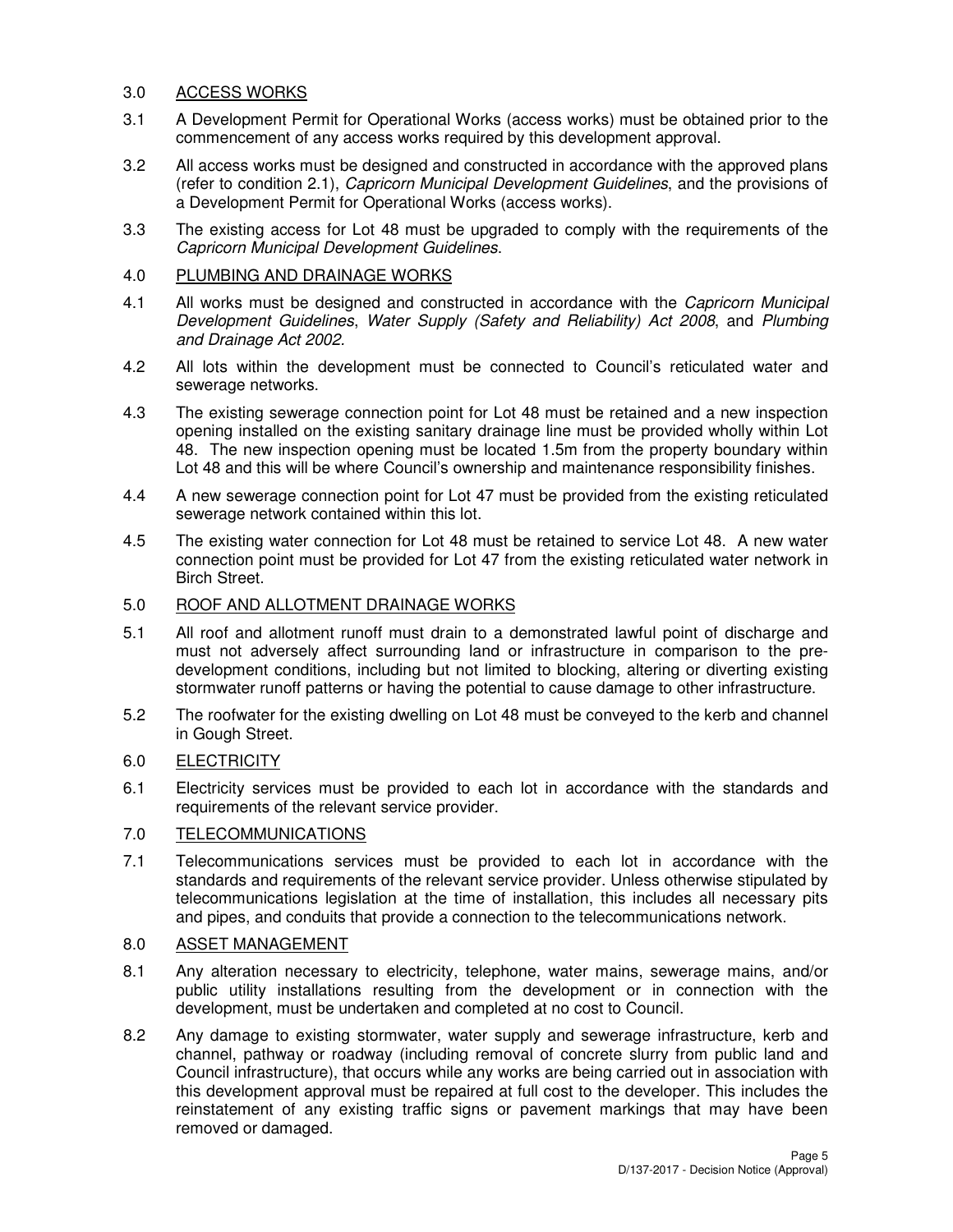# 9.0 OPERATING PROCEDURES

9.1 All construction materials, waste, waste skips, machinery and contractors' vehicles must be located and stored or parked within the development site. Storage of materials, or parking of construction machinery or contractors' vehicles must not occur within Gough Street or Birch Street.

# ADVISORY NOTES

# NOTE 1. General Environmental Duty

General environmental duty under the *Environmental Protection Act 1994* prohibits unlawful environmental nuisance caused by noise, aerosols, particles, dust, ash, fumes, light, odour or smoke beyond the boundaries of the development site during all stages of the development including earthworks, construction and operation.

# NOTE 2. General Safety Of Public During Construction

The Work Health and Safety Act 2011 and Manual of Uniform Traffic Control Devices must be complied with in carrying out any construction works, and to ensure safe traffic control and safe public access in respect of works being constructed on a road.

# NOTE 3. Works in Road Reserve Permit

It is advised that a Works in Road Reserve Permit (including a fee for the vehicle crossover and compliant with Standard Capricorn Municipal Development Guidelines, Standard Drawings) may be accepted in place of the application for a Development Permit for Operational Works (access works).

# NOTE 4. Infrastructure Charges Notice

Council has resolved not to issue an Infrastructure Charges Notice for this development.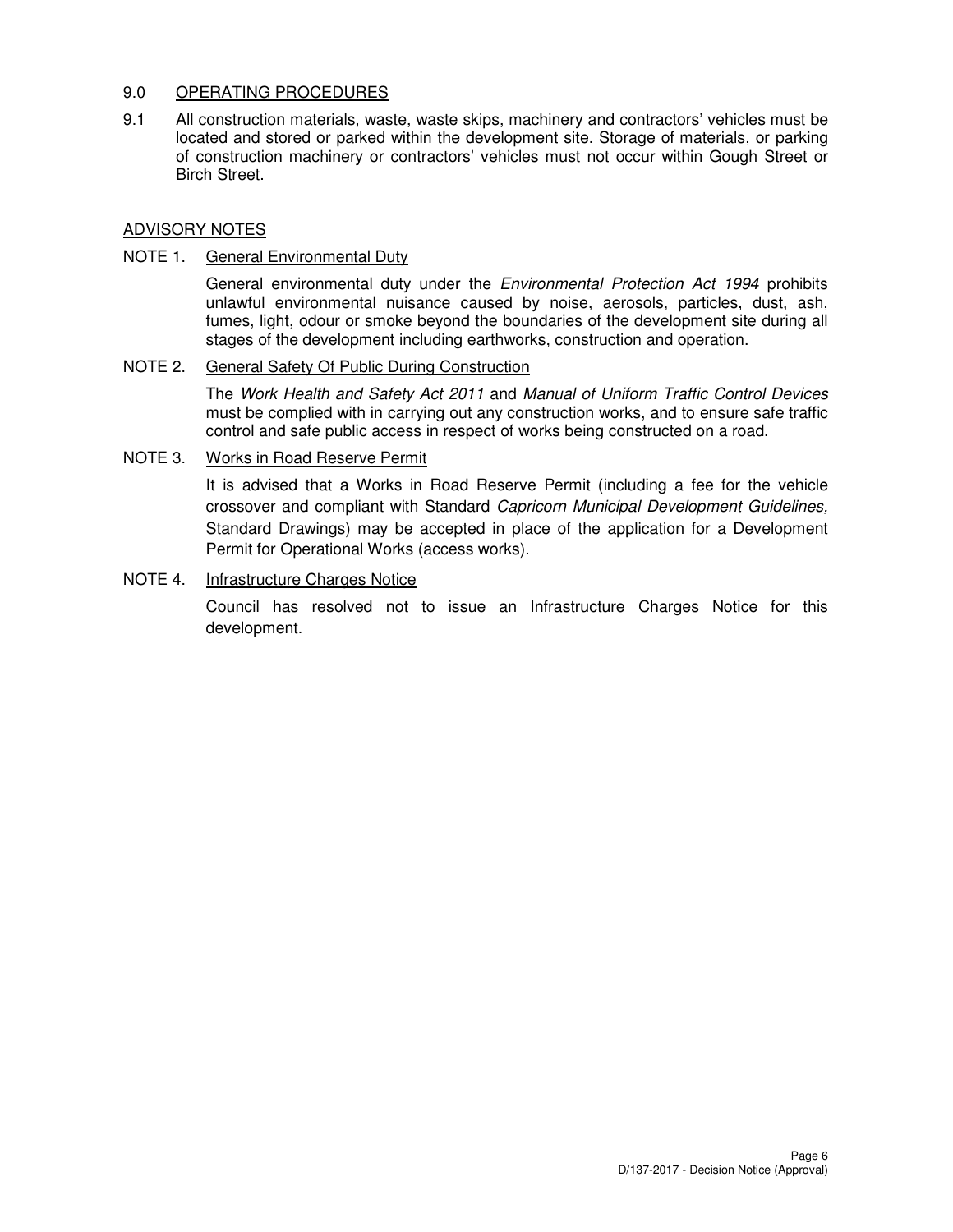

# **Attachment 2 - Appeal Rights**

PLANNING ACT 2016

The following is an extract from the Planning Act 2016 (Chapter 6)

#### **Appeal rights**

#### **229 Appeals to tribunal or P&E Court**

- (1) Schedule 1 states—
	- (a) matters that may be appealed to— (i) either a tribunal or the P&E Court; or (ii) only a tribunal; or
	- (iii) only the P&E Court; and
	- (b) the person—
		- (i) who may appeal a matter (the **appellant**); and (ii) who is a respondent in an appeal of the matter; and (iii) who is a co-respondent in an appeal of the matter;
		- and (iv) who may elect to be a co-respondent in an appeal of
	- the matter.
- (2) An appellant may start an appeal within the appeal period. (3) The **appeal period** is—
	- (a) for an appeal by a building advisory agency—10 business days after a decision notice for the decision is given to the agency or
	- (b) for an appeal against a deemed refusal—at any time after the deemed refusal happens; or
	- (c) for an appeal against a decision of the Minister, under chapter 7, part 4, to register premises or to renew the registration of premises—20 business days after a notice is published under section 269(3)(a) or (4); or
	- (d) for an appeal against an infrastructure charges notice— 20 business days after the infrastructure charges notice is given to the person; or
	- (e) for an appeal about a deemed approval of a development application for which a decision notice has not been given—30 business days after the applicant gives the deemed approval notice to the assessment manager; or
	- (f) for any other appeal—20 business days after a notice of the decision for the matter, including an enforcement notice, is given to the person.
	- Note—

See the P&E Court Act for the court's power to extend the appeal period.

- (4) Each respondent and co-respondent for an appeal may be heard in the appeal.
- (5) If an appeal is only about a referral agency's response, the assessment manager may apply to the tribunal or P&E Court to withdraw from the appeal.
- (6) To remove any doubt, it is declared that an appeal against an infrastructure charges notice must not be about—
	- (a) the adopted charge itself; or
	- (b) for a decision about an offset or refund—
		- (i) the establishment cost of trunk infrastructure identified in a LGIP; or
		- (ii) the cost of infrastructure decided using the method
	- included in the local government's charges resolution.
- **230 Notice of appeal**
- (1) An appellant starts an appeal by lodging, with the registrar of the tribunal or P&E Court, a notice of appeal that— (a) is in the approved form; and
	- (b) succinctly states the grounds of the appeal.
- (2) The notice of appeal must be accompanied by the required fee.
- (3) The appellant or, for an appeal to a tribunal, the registrar must, within the service period, give a copy of the notice of appeal to—
- (a) the respondent for the appeal; and
- (b) each co-respondent for the appeal; and
- (c) for an appeal about a development application under schedule 1, table 1, item 1—each principal submitter for the development application; and
- (d) for an appeal about a change application under schedule 1, table 1, item 2—each principal submitter for the change application; and
- (e) each person who may elect to become a co-respondent for the appeal, other than an eligible submitter who is not a principal submitter in an appeal under paragraph (c) or (d); and
- (f) for an appeal to the P&E Court—the chief executive; and
- (g) for an appeal to a tribunal under another Act—any other
- person who the registrar considers appropriate.
- (4) The **service period** is—
	- (a) if a submitter or advice agency started the appeal in the P&E Court—2 business days after the appeal is started; or
- (b) otherwise—10 business days after the appeal is started. (5) A notice of appeal given to a person who may elect to be a
- co-respondent must state the effect of subsection (6) A person elects to be a co-respondent by filing a notice of
- election, in the approved form, within 10 business days after the notice of appeal is given to the person*.*
- **231 Other appeals**
- (1) Subject to this chapter, schedule 1 and the P&E Court Act, unless the Supreme Court decides a decision or other matter under this Act is affected by jurisdictional error, the decision or matter is non-appealable.
- (2) The Judicial Review Act 1991, part 5 applies to the decision or matter to the extent it is affected by jurisdictional error.
- (3) A person who, but for subsection (1) could have made an application under the Judicial Review Act 1991 in relation to the decision or matter, may apply under part 4 of that Act for a statement of reasons in relation to the decision or matter.
- (4) In this section— **decision** includes—
	- (a) conduct engaged in for the purpose of making a decision; and
	- (b) other conduct that relates to the making of a decision; and
	- (c) the making of a decision or the failure to make a decision; and
	- (d) a purported decision; and
	- (e) a deemed refusal.
- **non-appealable**, for a decision or matter, means the decision or matter—
	- (a) is final and conclusive; and
	- (b) may not be challenged, appealed against, reviewed, quashed, set aside or called into question in any other way under the Judicial Review Act 1991 or otherwise, whether by the Supreme Court, another court, a tribunal or another entity; and
	- (c) is not subject to any declaratory, injunctive or other order of the Supreme Court, another court, a tribunal or another entity on any ground.

#### **232 Rules of the P&E Court**

- (1) A person who is appealing to the P&E Court must comply with the rules of the court that apply to the appeal.
- (2) However, the P&E Court may hear and decide an appeal even if the person has not complied with rules of the P&E Court.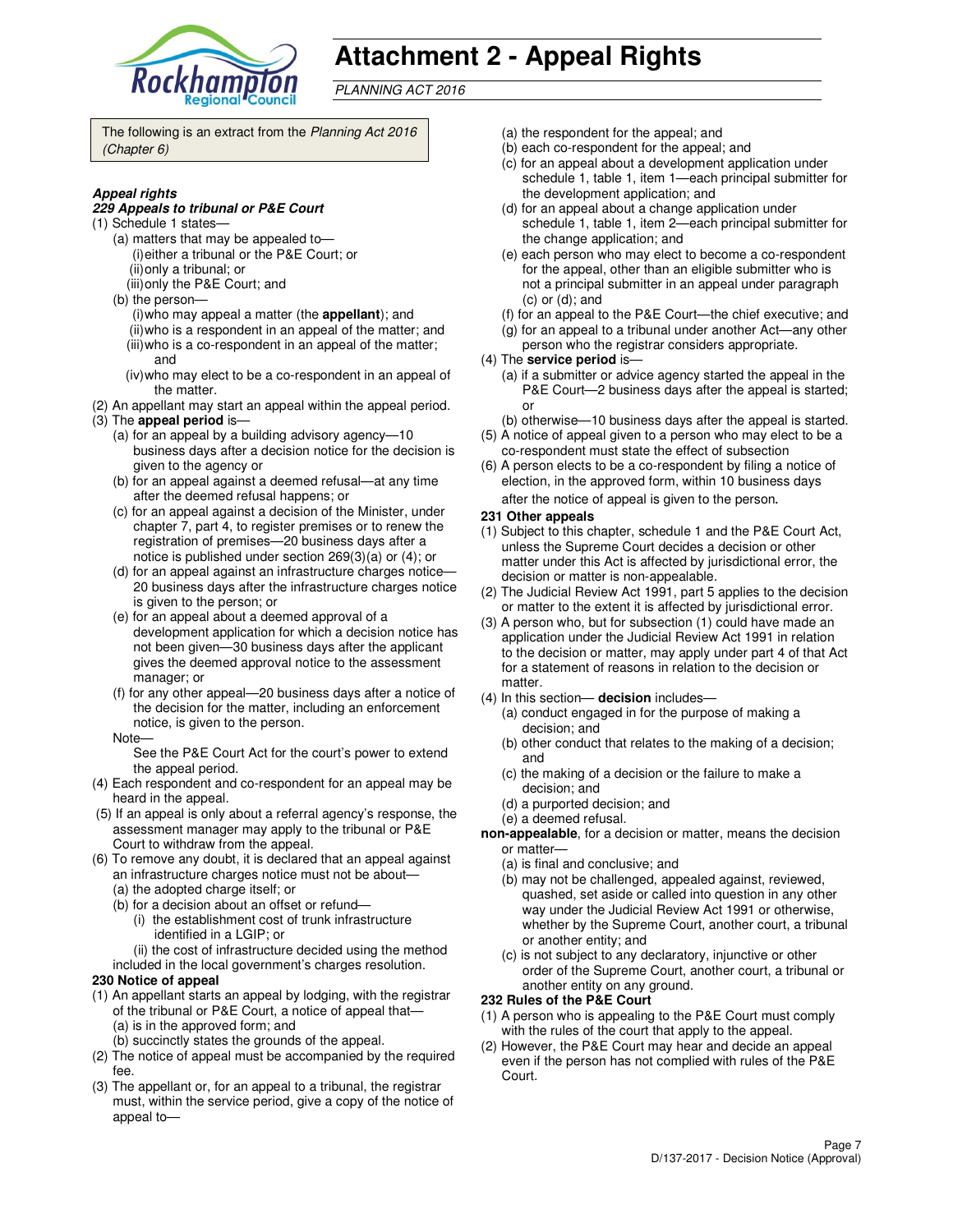

# **Appeal Rights**

PLANNING ACT 2016

#### **Schedule 1 Appeals section 229**

# **1 Appeal rights and parties to appeals**

- (1) Table 1 states the matters that may be appealed to—(a) the P&E court; or (b) a tribunal.
- (2) However, table 1 applies to a tribunal only if the matter involves—
	- (a) the refusal, or deemed refusal of a development application, for—
	- (i) a material change of use for a classified building; or
	- (ii) operational work associated with building work, a retaining wall, or a tennis court; or (b) a provision of a development approval for—
	- (i) a material change of use for a classified building; or
- (ii) operational work associated with building work, a retaining wall, or a tennis court; or
	- (c) if a development permit was applied for—the decision to give a preliminary approval for—
		- (i) a material change of use for a classified building; or
		- (ii) operational work associated with building work, a retaining wall, or a tennis court; or
	- (d) a development condition if—
		- (i) the development approval is only for a material change of use that involves the use of a building classified under the Building Code as a class 2 building; and
		- (ii) the building is, or is proposed to be, not more than 3 storeys; and
		- (iii) the proposed development is for not more than 60 sole-occupancy units; or
	- (e) a decision for, or a deemed refusal of, an extension application for a development approval that is only for a material change of use of a classified building; or
	- (f) a decision for, or a deemed refusal of, a change application for a development approval that is only for a material change of use of a classified building; or
	- (g) a matter under this Act, to the extent the matter relates to—
		- (i) the Building Act, other than a matter under that Act that may or must be decided by the Queensland Building and Construction Commission; or
		- (ii) the Plumbing and Drainage Act, part 4 or 5; or
	- (h) a decision to give an enforcement notice in relation to a matter under paragraphs (a) to (g); or
	- (i) a decision to give an infrastructure charges notice; or
	- (j) the refusal, or deemed refusal, of a conversion application; or
	- (k) a matter that, under another Act, may be appealed to the tribunal; or
	- (l) a matter prescribed by regulation.
- (3) Also, table 1 does not apply to a tribunal if the matter
- involves—
	- (a) for a matter in subsection  $(2)(a)$  to  $(d)$ 
		- (i) a development approval for which the development application required impact assessment; and
		- (ii) a development approval in relation to which the assessment manager received a properly made submission for the development application; or
	- (b) a provision of a development approval about the identification or inclusion, under a variation approval, of a matter for the development.
- (4) Table 2 states the matters that may be appealed only to the P&E Court.
- (5) Table 3 states the matters that may be appealed only to the tribunal.
- (6) In each table—
	- (a) column 1 states the appellant in the appeal; and
	- (b) column 2 states the respondent in the appeal; and
	- (c) column 3 states the co-respondent (if any) in the appeal; and
	- (d) column 4 states the co-respondents by election (if any) in the appeal.
- (7) If the chief executive receives a notice of appeal under section 230(3)(f), the chief executive may elect to be a corespondent in the appeal.

# **Table 1**

|                                                               |                                                                                                                                                                                   | Appeals to the P&E Court and, for certain matters, to a tribunal                         |                                |
|---------------------------------------------------------------|-----------------------------------------------------------------------------------------------------------------------------------------------------------------------------------|------------------------------------------------------------------------------------------|--------------------------------|
| 1. Development applications<br>An appeal may be made against— | (a) the refusal of all or part of the development application; or<br>(b) the deemed refusal of the development application; or<br>(c) a provision of the development approval; or | (d) if a development permit was applied for—the decision to give a preliminary approval. |                                |
| Column 1                                                      | Column 2                                                                                                                                                                          | Column 3                                                                                 | Column 4                       |
| Appellant                                                     | Respondent                                                                                                                                                                        | Co-respondent                                                                            | Co-respondent by election      |
|                                                               |                                                                                                                                                                                   | (if any)                                                                                 | (if any)                       |
| The applicant                                                 | The assessment                                                                                                                                                                    | If the appeal is about                                                                   | 1 A concurrence agency that is |
|                                                               | manager                                                                                                                                                                           | a concurrence                                                                            | not a co-respondent            |

agency's referral

2 If a chosen Assessment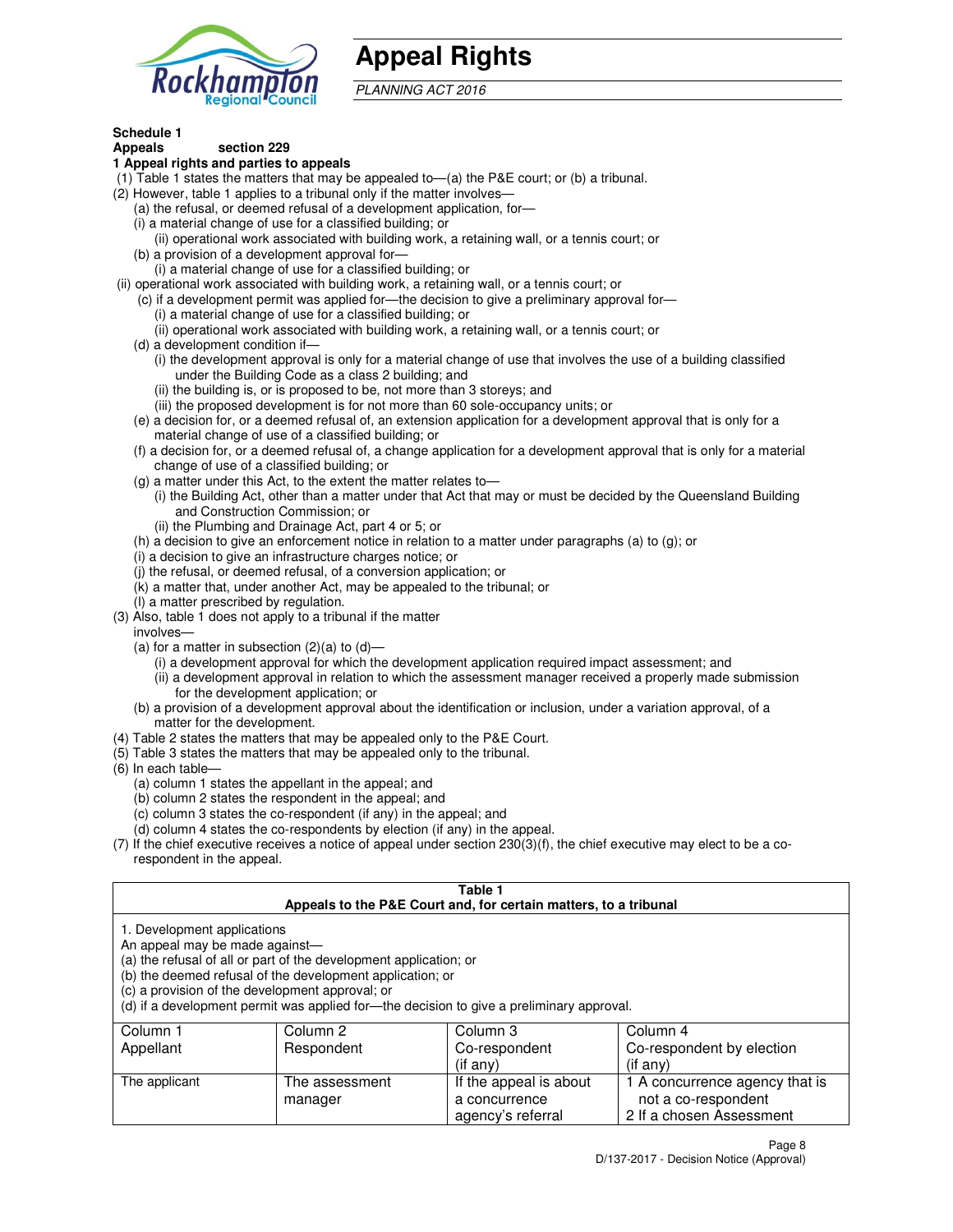|                                                                                                                                                                                                      |                                                                                                                                                                                                                               | Table 1<br>Appeals to the P&E Court and, for certain matters, to a tribunal                                                                                                                                                                                                     |                                                                                                                                                                                                                                                                                                                                                 |
|------------------------------------------------------------------------------------------------------------------------------------------------------------------------------------------------------|-------------------------------------------------------------------------------------------------------------------------------------------------------------------------------------------------------------------------------|---------------------------------------------------------------------------------------------------------------------------------------------------------------------------------------------------------------------------------------------------------------------------------|-------------------------------------------------------------------------------------------------------------------------------------------------------------------------------------------------------------------------------------------------------------------------------------------------------------------------------------------------|
|                                                                                                                                                                                                      |                                                                                                                                                                                                                               | response-the<br>concurrence agency                                                                                                                                                                                                                                              | manager is the respondent-<br>the prescribed assessment<br>manager<br>3 Any eligible advice agency for<br>the application<br>4 Any eligible submitter for the<br>application                                                                                                                                                                    |
| 2. Change applications<br>An appeal may be made against-<br>(b) a deemed refusal of a change application.                                                                                            |                                                                                                                                                                                                                               |                                                                                                                                                                                                                                                                                 | (a) a responsible entity's decision for a change application, other than a decision made by the P&E court; or                                                                                                                                                                                                                                   |
| Column 1<br>Appellant                                                                                                                                                                                | Column <sub>2</sub><br>Respondent                                                                                                                                                                                             | Column 3<br>Co-respondent<br>(if any)                                                                                                                                                                                                                                           | Column 4<br>Co-respondent by election<br>(if any)                                                                                                                                                                                                                                                                                               |
| 1 The applicant<br>2 If the responsible<br>entity is the<br>assessment<br>manager-an<br>affected entity that<br>gave a pre-request<br>notice or response<br>notice                                   | The responsible<br>entity                                                                                                                                                                                                     | If an affected entity<br>starts the appeal-the<br>applicant                                                                                                                                                                                                                     | 1 A concurrence agency for the<br>development application<br>2 If a chosen assessment<br>manager is the respondent-<br>the prescribed assessment<br>manager<br>3 A private certifier for the<br>development application<br>4 Any eligible advice agency for<br>the change application<br>5 Any eligible submitter for the<br>change application |
| 3. Extension applications<br>An appeal may be made against-<br>Column 1<br>Appellant                                                                                                                 | (a) the assessment manager's decision about an extension application; or<br>(b) a deemed refusal of an extension application.<br>Column <sub>2</sub><br>Respondent                                                            | Column 3<br>Co-respondent                                                                                                                                                                                                                                                       | Column 4<br>Co-respondent by election                                                                                                                                                                                                                                                                                                           |
| 1 The applicant<br>1<br>2 For a matter other<br>than a deemed<br>refusal of an<br>extension<br>application $-$ a<br>concurrence<br>agency, other than<br>the chief executive,<br>for the application | The assessment<br>manager                                                                                                                                                                                                     | (if any)<br>If a concurrence<br>agency starts the<br>appeal - the applicant                                                                                                                                                                                                     | (if any)<br>If a chosen assessment<br>manager is the respondent $-$ the<br>prescribed assessment manager                                                                                                                                                                                                                                        |
| 4. Infrastructure charges notices<br>a) The notice involved an error relating to $-$<br>(i)<br>An offset or refund; or<br>(ii)<br>imposed the amount.                                                | (i) The application of the relevant adopted charge; or<br>Examples of errors in applying an adopted charge -<br>The working out of extra demands, for section 120; or<br>b) The was no decision about an offset or refund; or | The incorrect application of gross floor area for a non-residential development<br>Applying an incorrect 'use category', under a regulation, to the development<br>c) If the infrastructure charges notice states a refund will be given - the timing for giving the refund; or | An appeal may be made against an infrastructure charges notice on 1 or more of the following grounds<br>d) The amount of the charge is so unreasonable that no reasonable relevant local government could have                                                                                                                                  |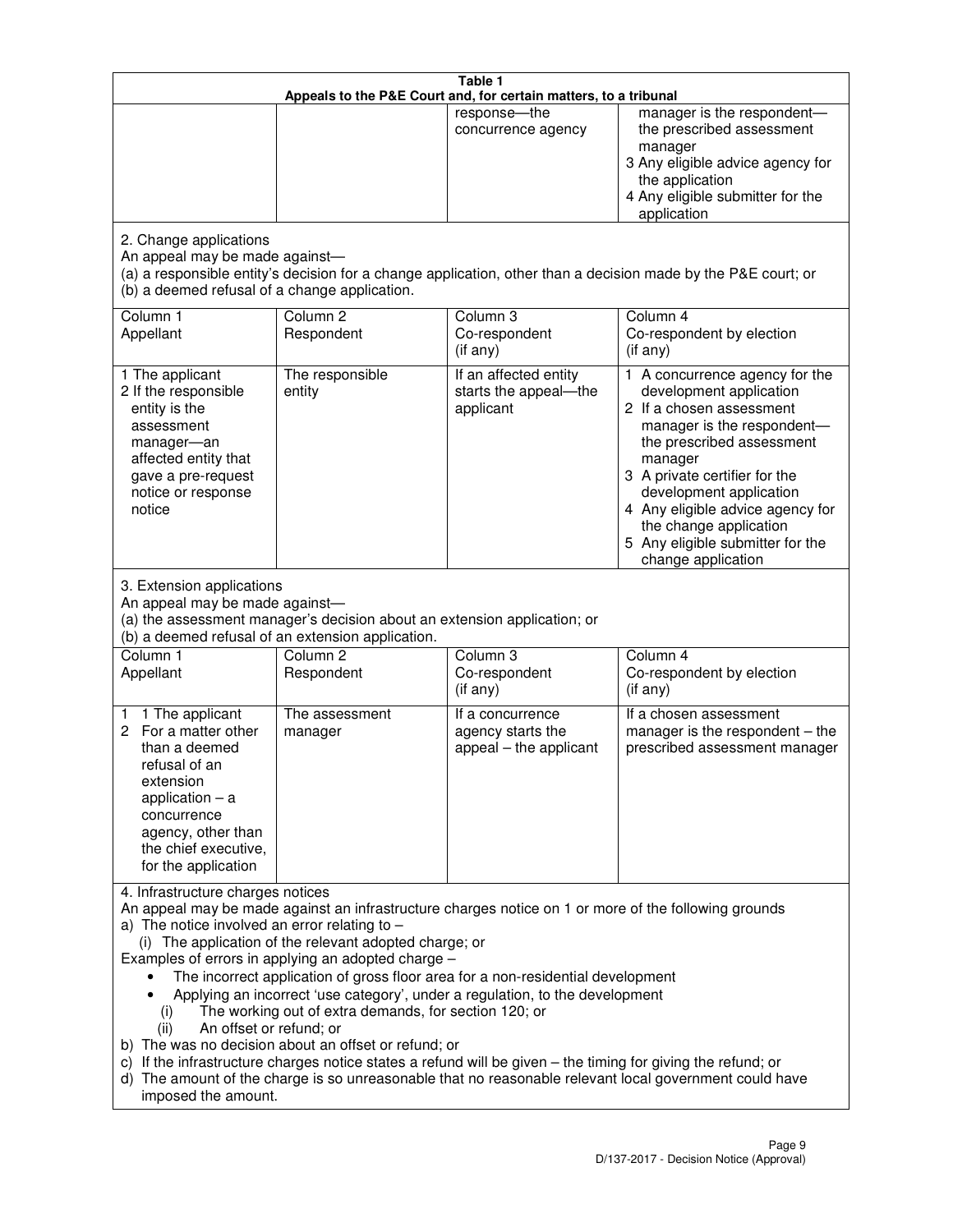|                                                                                                                 |                                                                           | Table 1                                                          |                                                                                                                                                                            |
|-----------------------------------------------------------------------------------------------------------------|---------------------------------------------------------------------------|------------------------------------------------------------------|----------------------------------------------------------------------------------------------------------------------------------------------------------------------------|
|                                                                                                                 |                                                                           | Appeals to the P&E Court and, for certain matters, to a tribunal |                                                                                                                                                                            |
| Column <sub>1</sub><br>Appellant                                                                                | Column <sub>2</sub><br>Respondent                                         | Column 3<br>Co-respondent<br>(if any)                            | Column 4<br>Co-respondent by election<br>(i f any)                                                                                                                         |
| The person given the<br>Infrastructure charges<br>notice                                                        | The local government<br>that gave the<br>infrastructure charges<br>notice | $\overline{a}$                                                   |                                                                                                                                                                            |
| 5. Conversion applications<br>An appeal may be made against-<br>(a) the refusal of a conversion application; or | (b) a deemed refusal of a conversion application.                         |                                                                  |                                                                                                                                                                            |
| Column <sub>1</sub><br>Appellant                                                                                | Column <sub>2</sub><br>Respondent                                         | Column <sub>3</sub><br>Co-respondent<br>$(i f \text{ any})$      | Column 4<br>Co-respondent by election<br>(if any)                                                                                                                          |
| The applicant                                                                                                   | The local government<br>to which the conversion<br>application was made   | $\blacksquare$                                                   |                                                                                                                                                                            |
| 6. Enforcement notices                                                                                          | An appeal may be made against the decision to give an enforcement notice. |                                                                  |                                                                                                                                                                            |
| Column <sub>1</sub><br>Appellant                                                                                | Column <sub>2</sub><br>Respondent                                         | Column 3<br>Co-respondent<br>(if any)                            | Column 4<br>Co-respondent by election<br>(if any)                                                                                                                          |
| The person given the<br>enforcement notice                                                                      | The enforcement<br>authority                                              |                                                                  | If the enforcement authority is<br>not the local government for<br>the premises in relation to which<br>the offence is alleged to have<br>happened-the local<br>government |
|                                                                                                                 |                                                                           |                                                                  |                                                                                                                                                                            |

| Table 2<br>Appeals to the P&E Court only                                                                                                                                                                                                                                                                                                        |                                                                                                                                                       |                                                                                   |                                                                |
|-------------------------------------------------------------------------------------------------------------------------------------------------------------------------------------------------------------------------------------------------------------------------------------------------------------------------------------------------|-------------------------------------------------------------------------------------------------------------------------------------------------------|-----------------------------------------------------------------------------------|----------------------------------------------------------------|
| 1. Appeals from tribunal<br>section 252, on the ground of-<br>(b) jurisdictional error.                                                                                                                                                                                                                                                         | An appeal may be made against a decision of a tribunal, other than a decision under<br>(a) an error or mistake in law on the part of the tribunal; or |                                                                                   |                                                                |
| Column 1<br>Appellant                                                                                                                                                                                                                                                                                                                           | Column <sub>2</sub><br>Respondent                                                                                                                     | Column 3<br>Co-respondent<br>(if any)                                             | Column 4<br>Co-respondent by election<br>(if any)              |
| A party to the<br>proceedings for the<br>decision                                                                                                                                                                                                                                                                                               | The other party to the<br>proceedings for the<br>decision                                                                                             | ÷,                                                                                |                                                                |
| 2. Eligible submitter appeals<br>An appeal may be made against the decision to give a development approval, or an approval for a change<br>application, to the extent that the decision relates to-<br>(a) any part of the development application for the development approval that required impact assessment; or<br>(b) a variation request. |                                                                                                                                                       |                                                                                   |                                                                |
| Column <sub>1</sub><br>Appellant                                                                                                                                                                                                                                                                                                                | Column <sub>2</sub><br>Respondent                                                                                                                     | Column 3<br>Co-respondent<br>(if any)                                             | Column <sub>4</sub><br>Co-respondent by election<br>$(if$ any) |
| 1 For a development<br>application-an<br>eligible submitter for<br>the development                                                                                                                                                                                                                                                              | 1 For a development<br>application-the<br>assessment<br>manager                                                                                       | 1 The applicant<br>2 If the appeal is<br>about a concurrence<br>agency's referral | Another eligible<br>submitter for the<br>application           |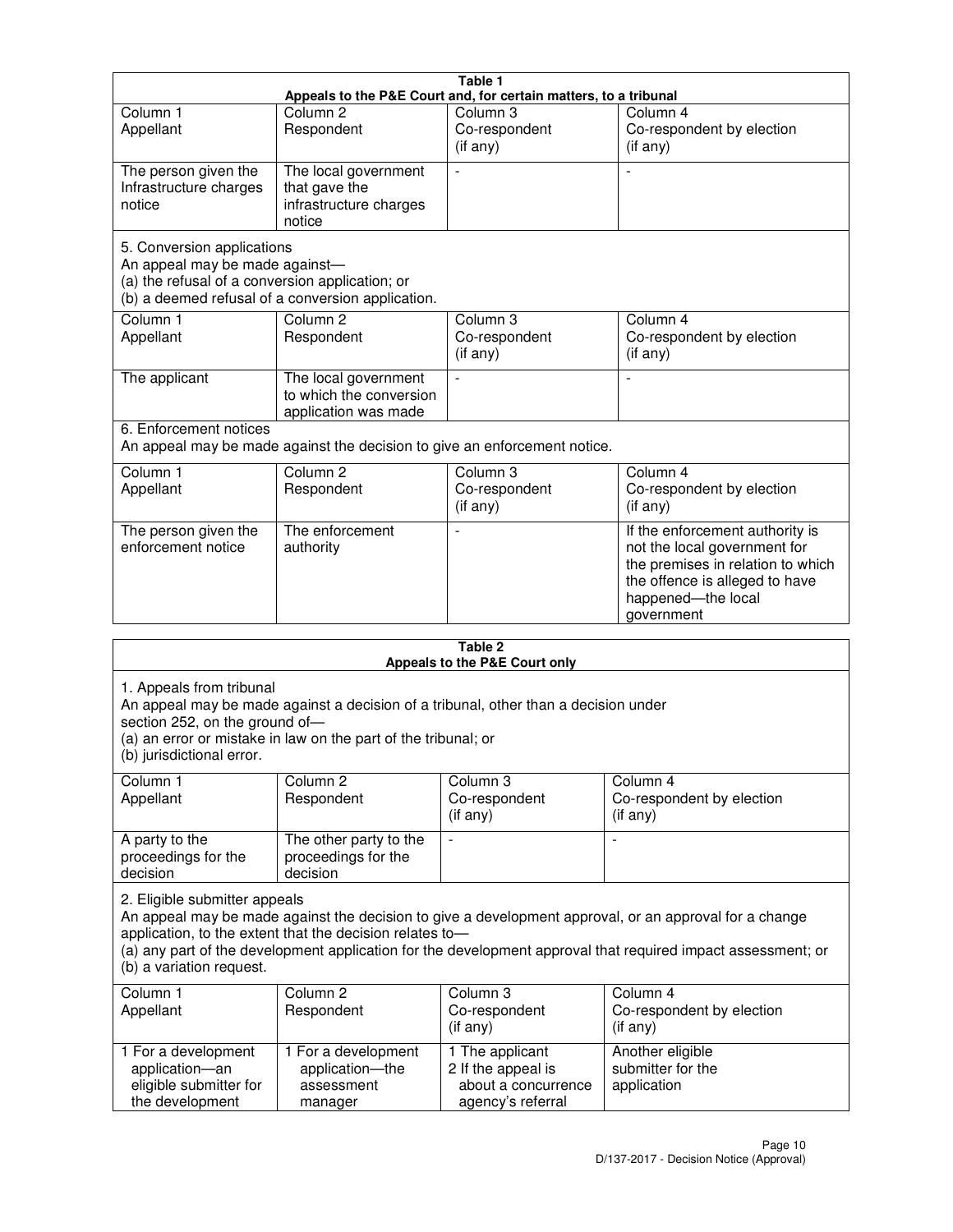|                                                                                                                                                                                                                                                                                                                                                                                                                    |                                                                                                                            | Table 2<br>Appeals to the P&E Court only                                                                                |                                                                                        |
|--------------------------------------------------------------------------------------------------------------------------------------------------------------------------------------------------------------------------------------------------------------------------------------------------------------------------------------------------------------------------------------------------------------------|----------------------------------------------------------------------------------------------------------------------------|-------------------------------------------------------------------------------------------------------------------------|----------------------------------------------------------------------------------------|
| application<br>2 For a change<br>application-an<br>eligible submitter for<br>the change<br>application                                                                                                                                                                                                                                                                                                             | 2 For a change<br>application-the<br>responsible entity                                                                    | response-the<br>concurrence agency                                                                                      |                                                                                        |
| 3. Eligible submitter and eligible advice agency appeals<br>An appeal may be made against a provision of a development approval, or failure to<br>include a provision in the development approval, to the extent the matter relates to-<br>(a) any part of the development application or the change application, for the development approval, that<br>required impact assessment; or<br>(b) a variation request. |                                                                                                                            |                                                                                                                         |                                                                                        |
| Column 1<br>Appellant                                                                                                                                                                                                                                                                                                                                                                                              | Column <sub>2</sub><br>Respondent                                                                                          | Column <sub>3</sub><br>Co-respondent<br>(if any)                                                                        | Column 4<br>Co-respondent by election<br>(i f any)                                     |
| 1 For a development<br>application-an<br>eligible submitter for<br>the development<br>application<br>2 For a change<br>application-an<br>eligible submitter for<br>the change<br>application<br>3 An eligible advice<br>agency for the<br>development<br>application or<br>change application                                                                                                                      | 1 For a development<br>application-the<br>assessment<br>manager<br>2 For a change<br>application-the<br>responsible entity | 1 The applicant<br>2 If the appeal is<br>about a concurrence<br>agency's referral<br>response-the<br>concurrence agency | Another eligible submitter for the<br>application                                      |
| 4. Compensation claims<br>An appeal may be made against-<br>(a) a decision under section 32 about a compensation claim; or<br>(b) a decision under section 265 about a claim for compensation; or<br>(c) a deemed refusal of a claim under paragraph (a) or (b).                                                                                                                                                   |                                                                                                                            |                                                                                                                         |                                                                                        |
| Column 1<br>Appellant                                                                                                                                                                                                                                                                                                                                                                                              | Column 2<br>Respondent                                                                                                     | Column 3<br>Co-respondent<br>(if any)                                                                                   | Column 4<br>Co-respondent by election<br>$($ if any $)$                                |
| A person dissatisfied<br>with the decision                                                                                                                                                                                                                                                                                                                                                                         | The local<br>government to which<br>the claim was made                                                                     |                                                                                                                         | $\blacksquare$                                                                         |
| 5. Registered premises<br>An appeal may be made against a decision of the Minister under chapter 7, part 4.                                                                                                                                                                                                                                                                                                        |                                                                                                                            |                                                                                                                         |                                                                                        |
| Column 1<br>Appellant                                                                                                                                                                                                                                                                                                                                                                                              | Column <sub>2</sub><br>Respondent                                                                                          | Column 3<br>Co-respondent<br>(if any)                                                                                   | Column 4<br>Co-respondent by election<br>(if any)                                      |
| 1 A person given a<br>decision notice about<br>the decision<br>2 If the decision is to<br>register premises or<br>renew the<br>registration of<br>premises-an owner<br>or occupier of                                                                                                                                                                                                                              | The Minister                                                                                                               | $\overline{a}$                                                                                                          | If an owner or occupier starts the<br>appeal - the owner of the<br>registered premises |